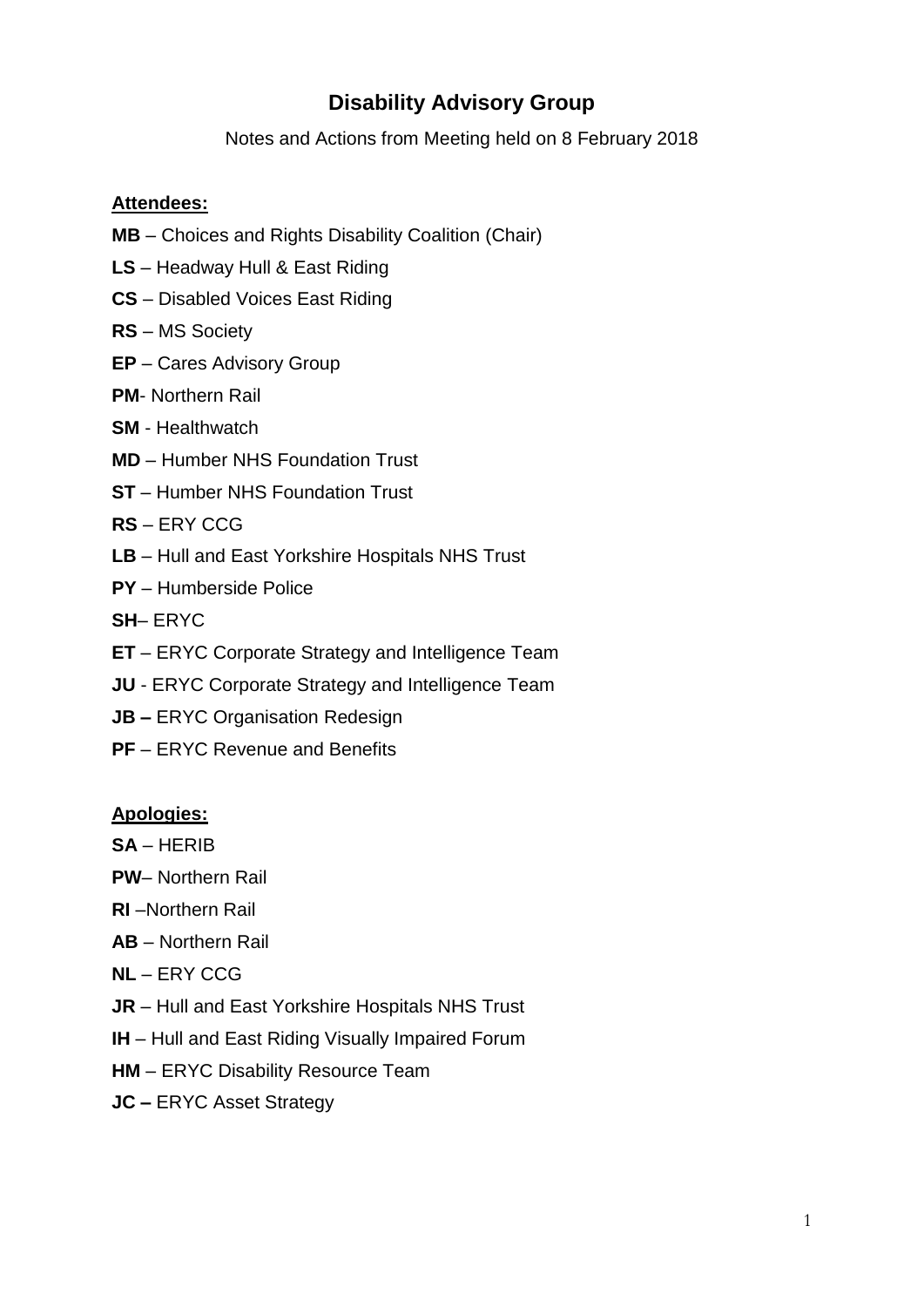## **Notes of the meeting held on 8 February 2018**

| 100 01 1110 1110011119 1101a 011 0 1 0 1 1 au 1 y 20 1 0<br><b>Notes</b>                                                                                                                                                       | <b>Actions</b>                                                                                |
|--------------------------------------------------------------------------------------------------------------------------------------------------------------------------------------------------------------------------------|-----------------------------------------------------------------------------------------------|
| Minutes from the meeting held on 2 November and Matters Arising.                                                                                                                                                               |                                                                                               |
|                                                                                                                                                                                                                                |                                                                                               |
| The issue of NHS Mental Health representatives not<br>attending previous DAG meetings was mentioned as an<br>ongoing issue. MB confirmed that he had tried to make<br>contact with PJ (Humber NHS Foundation Trust) but hasn't | <b>MB/NB</b> to again invite <b>PJ</b> or,<br>another representative, to a<br>future meeting. |
| been able to confirm a date.                                                                                                                                                                                                   |                                                                                               |
| Northern Rail - Discussion Regarding the Future Provision of Rail Travel                                                                                                                                                       |                                                                                               |
|                                                                                                                                                                                                                                |                                                                                               |
| <b>PM</b> (Northern Rail) provided information regarding rail travel.<br>All existing trains are being fully refurbished to an extremely                                                                                       | <b>PM/CS</b> to feedback<br>accessibility issues to PW                                        |
| high level. This includes W/C pods which will be larger than<br>existing ones, ensuring that they are accessible for<br>wheelchairs.                                                                                           |                                                                                               |
|                                                                                                                                                                                                                                | <b>PM</b> advised that he is happy to                                                         |
| New electric/diesel trains are currently under construction in                                                                                                                                                                 | attend further meetings to                                                                    |
| Spain and are expected to be ready by the end of 2018 (198)                                                                                                                                                                    | answer any unanswered                                                                         |
| rolled out by 2020). These trains will include Wi-Fi, phone                                                                                                                                                                    | questions/for the group to                                                                    |
| charging<br>sockets and<br>larger WC's with<br>improved                                                                                                                                                                        | advise of any issues                                                                          |
| accessibility. Less accessible trains will be phased out encountered.<br>completely by 2020.                                                                                                                                   |                                                                                               |
|                                                                                                                                                                                                                                |                                                                                               |
| £60 million is being injected into the 500 stations in the                                                                                                                                                                     |                                                                                               |
| North of England, concentrating on the smaller stations.                                                                                                                                                                       |                                                                                               |
| Changes will include the addition of platform ticket vending                                                                                                                                                                   |                                                                                               |
| machines, with the aim of eradicating people behind                                                                                                                                                                            |                                                                                               |
| screens. Although this is necessary for safety at some                                                                                                                                                                         |                                                                                               |
| stations during various times, most stations do not require                                                                                                                                                                    |                                                                                               |
| them. The machines will be fully interactive, linking through                                                                                                                                                                  |                                                                                               |
| to a person (based in Sheffield) if further assistance is                                                                                                                                                                      |                                                                                               |
| required. The only exception to the implementation of these<br>vending machines is the Arram station, as it wouldn't be                                                                                                        |                                                                                               |
|                                                                                                                                                                                                                                |                                                                                               |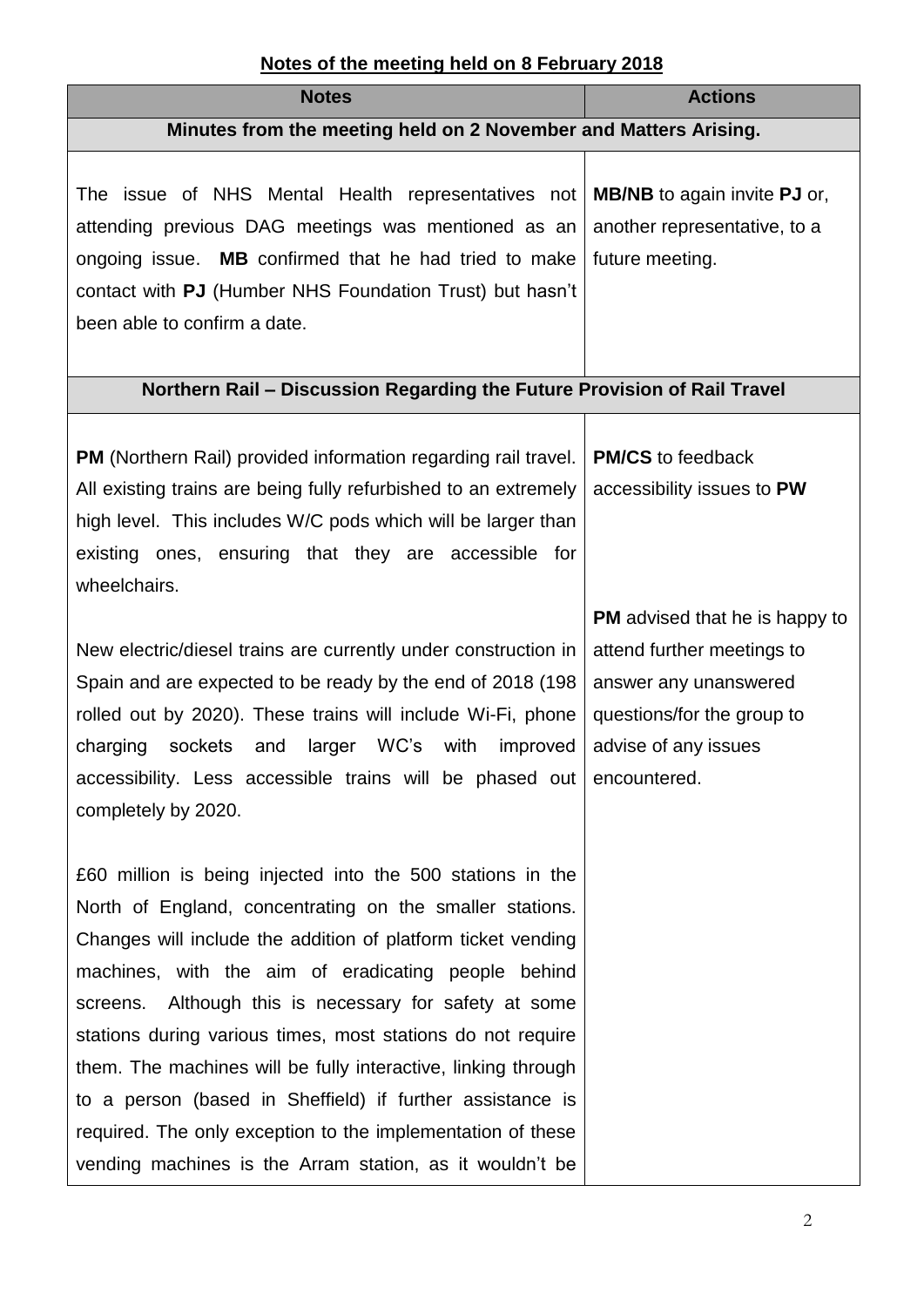suitable. The machines will print tickets and will include an induction loop. Shelters are also to be replaced and refurbished, including the Arram station. Further improvements (beginning later in 2018) to the train services on the northern lines include: Beverley will continue to Sheffield and not end at Hull An hourly service will be introduced from Beverley to **Scarborough**  A service to Hull from Beverley will run every 15 minutes A service to Bridlington from Hull/Beverley will run every 30 minutes • The Hull to Leeds service will stop at Brough and North Ferriby • Hull to York will become an hourly service The work is delayed on the Bolton corridor, which Network rail are currently carrying out. This could impact on the length of time taken for 50 trains to be released for refurbishment. However, this is out of the control of Northern Rail. By December 2019 'Northern Connect' will be introduced (a new service with new trains). The purpose of this is to connect Hull with Doncaster for connections to London & Scotland. These will operate at least from Beverley. The vision for the future is *'a lot more services, to a lot more places and a lot more frequently'.*  Accessibility issues: **CS** (Disabled Voices East Riding) expressed concern over the '158' train, as recent use proved that access to the WC was very difficult, even with a reduced size wheelchair. Therefore, a full size wheelchair would be even more difficult, if not impossible, to manoeuvre.

**PM** to raise this issue as he was under the impression that the new pod had been fitted into this train.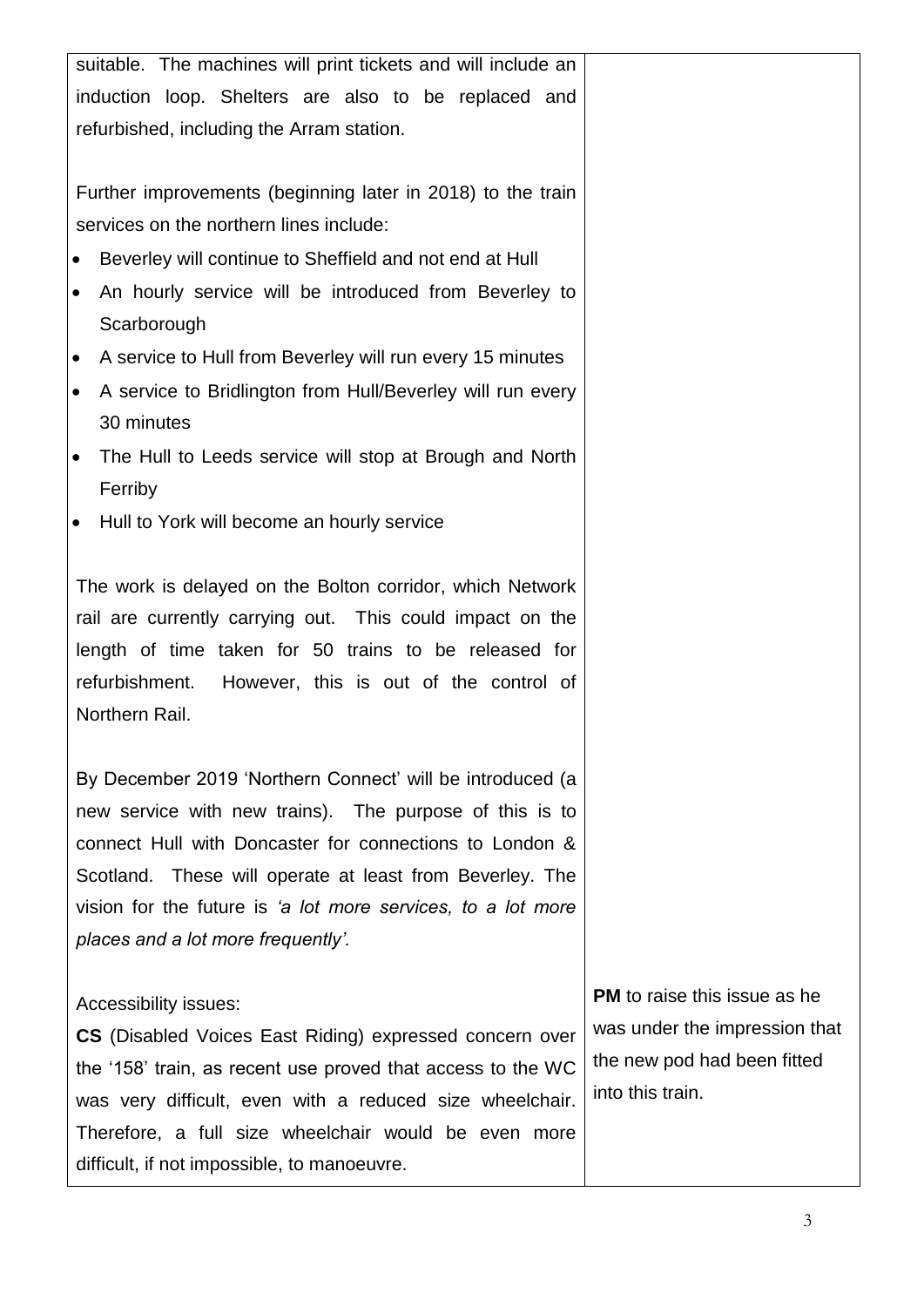**CS** also raised other accessibility issues such as; there have been instances where disabled people have been left on trains without being able to get off because there aren't any guards in place on platforms/trains to deploy the ramps. **CS** asked why trains can't be fitted with an automatic ramp like those used in countries like Copenhagen & Holland. **PM** explained that because all platforms are not of a consistent height, it is not possible to fit the trains with automatic deployment.

**PM** explained that trains will not become 'driver only' and that there would be at least one member of staff on the train in order to assist disabled people when boarding and departing. Also, the staff member would be there to collect money and carry out other services. **CS** asked whether the staff member would be safety trained, as in the case of an emergency, disabled people would need to be reassured that they could be evacuated safely. **PM** explained that the person wouldn't necessarily be safety critical but by law, a second person has to be on the train. **PM** explained that the North is a very long way off driver only trains, although they are used elsewhere in the country. **CS** expressed concern that if in the future a train can legally depart a station with only the driver on board, then there could be a situation where a disabled person is not able to get on or off the train. **PM** explained that the driver would not leave a disabled person stranded on the platform, however, accepted that this needed further clarification.

**PM** said **PW** (Northern Railway) deals with disabled access to trains and he would be able to discuss any accessibility issues.

**PW** to be invited to future meeting at the request of group.

**PM** added that mobility scooters are not allowed on trains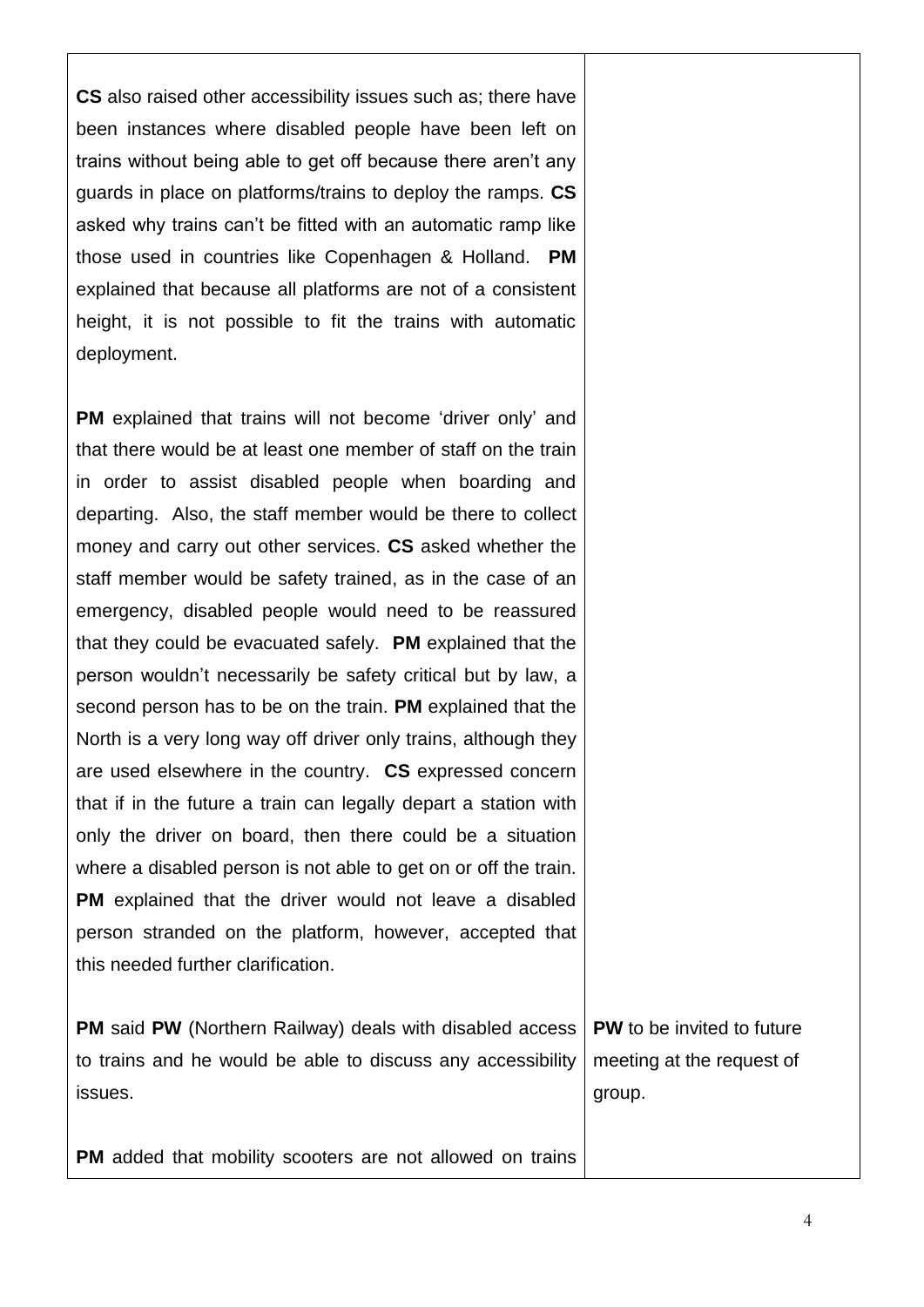| however, there is currently a trial in West Yorkshire to          |                                       |  |
|-------------------------------------------------------------------|---------------------------------------|--|
| accept scooters onto the trains. There are a lot of things        |                                       |  |
| which will need to be considered with this and the findings       |                                       |  |
| from the trial will need to be assessed.                          |                                       |  |
|                                                                   |                                       |  |
| Nationally, trains where stations do not offer level access       | <b>DAG Members to contact PM</b>      |  |
| (140 in the North) cannot be accessed with a wheelchair/          | with any suggestions as to            |  |
| pram. There are solutions to this however, they are costly.       | what would help to improve            |  |
| The responsibility for this lies with Network Rail, as they       | any inaccessible stations and         |  |
| receive finances for this. All inaccessible stations will be      | why.                                  |  |
| considered to receive financial assistance in order to            |                                       |  |
| improve accessibility. However, there are certain criteria to     |                                       |  |
| fulfil in order to receive the funding.                           |                                       |  |
|                                                                   |                                       |  |
| <b>PM</b> explained that a dementia friendly route is to be made  |                                       |  |
| accessible. It will run on the Bentham Line in Saltburn and       |                                       |  |
| others will be introduced too. PM expressed a wish to work        |                                       |  |
| with dementia groups to help with the development of this         |                                       |  |
| and invited interest from the group. The Department of            |                                       |  |
| Transport are providing funding for this.                         |                                       |  |
|                                                                   |                                       |  |
| The group thanked PM for his time.                                |                                       |  |
| <b>ERYC Revenues &amp; Benefits</b>                               |                                       |  |
|                                                                   | <b>NB</b> to circulate the notes from |  |
| <b>PF</b> attended the meeting to discuss council tax exemptions, | PF to DAG members.                    |  |
| how to raise awareness and the best ways to engage with           |                                       |  |
| people.                                                           |                                       |  |
| <b>Blue Badge Application Process</b>                             |                                       |  |
|                                                                   |                                       |  |
| <b>JB</b> (ERYC) gave a brief update on the new Contact 360       |                                       |  |
| system and how this would improve the current blue badge          |                                       |  |
| application process and reduce the time taken for                 |                                       |  |
| applications.                                                     |                                       |  |
|                                                                   |                                       |  |
|                                                                   |                                       |  |